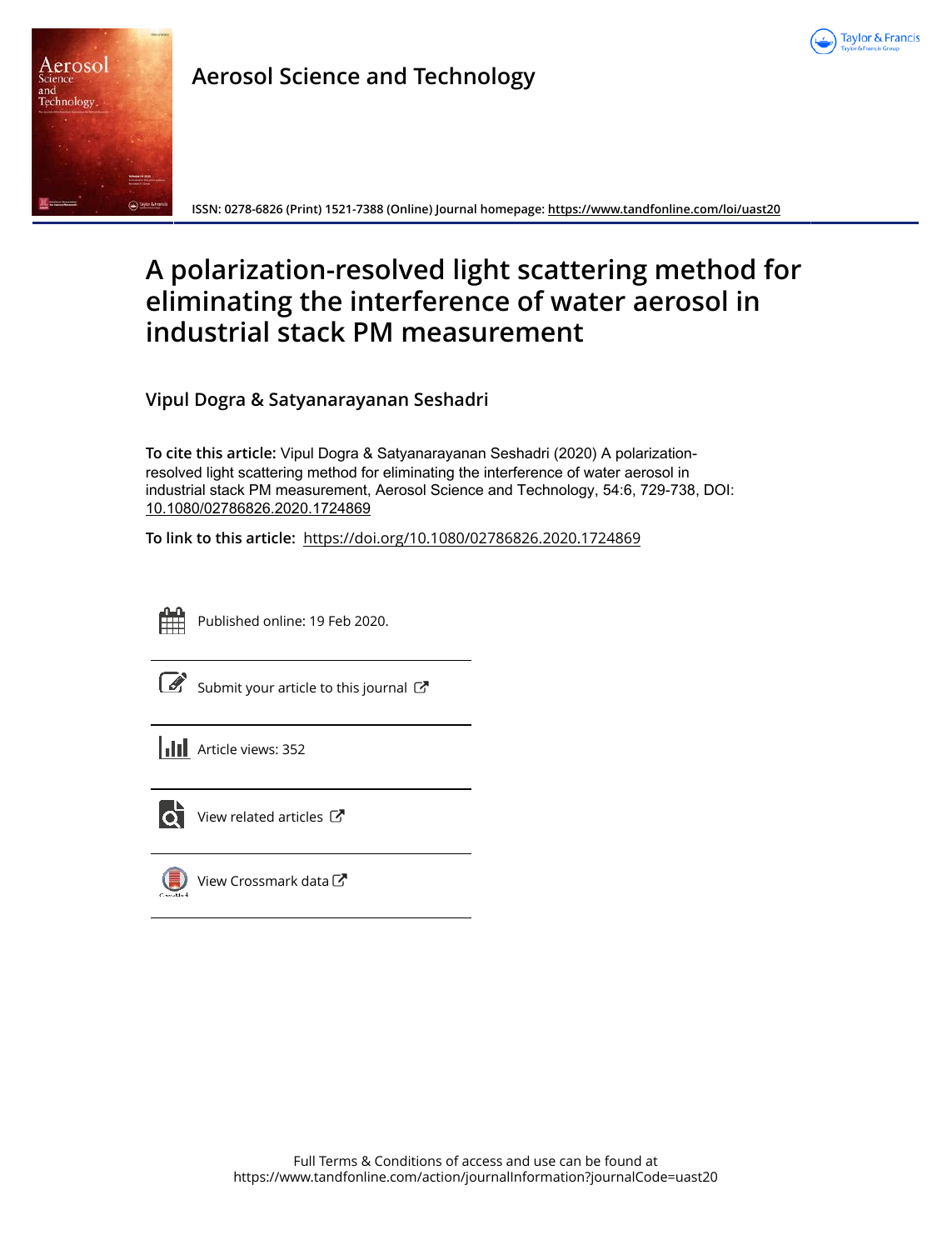# A polarization-resolved light scattering method for eliminating the interference of water aerosol in industrial stack PM measurement

Vipul Dogra and Satyanarayanan Seshadri D

Energy and Emissions Lab, Department of Applied Mechanics, Indian Institute of Technology Madras, Chennai, India

#### **ABSTRACT**

In this study we report polarization resolved intensity measurements for flyash and water aerosol, respectively, in an industrial stack like environment, for the purpose of developing a methodology for in-situ PM measurements in wet stacks. Flyash and water aerosols up to 4  $g/m<sup>3</sup>$  mass concentration were seeded in a lab scale simulated industrial stack operated at velocities up to 15 m/s. Scattering of non-polarized (NP) and horizontally polarized light by these two aerosols were observed at 170 $^{\circ}$  back-scatter and 30 $^{\circ}$ ,10 $^{\circ}$  forward-scatter angles for horizontal and vertical polarization states at the detector. Complete depolarization of horizontally polarized incident light was observed for ash at 170°, while negligible effects were observed for water. Thus the cross-polarization measurement in this angle, where the scattering energy from the mixed flow could directly represent the flyash concentration, can be the best possible measurement configuration for minimizing the impact of interference from water carryover in industrial emission stacks. Further, the change in depolarization ratio of the mixture  $(\delta_m)$  when compared to flyash  $(\delta_a)$  alone is proportional to the scattering intensity ratios of ash and water, respectively, and could be used to estimate the individual mass concentrations. With this development, we could propose the design of an instrument that can in-situ correct for errors from counting water droplet, and also enable real time estimation of individual mass concentrations.

# 1. Introduction

Opacity monitors based on optical extinction and other scattering based instruments are commonly employed for stack dust monitoring where, extinction based measurement is preferred when the dust loading is high and scattering based instruments are preferred when the loading is low. Both extinction and scattering are particularly advantageous as measured intensities at the detector are insensitive to the surface morphology or the type of aerosol. All current dust-monitoring instruments deployed in-situ are insensitive to the type of aerosol measured, enabling it to be applied across industries. However, when optical monitoring systems are used for stacks downstream of wet-scrubbers, its outputs are influenced by the presence of moisture. Though wet scrubbers employ mist eliminators to limit the carryover of moisture, droplet carryover still ranges from 0.02 to 3.0 g/acf (0.7 to 106  $g/m<sup>3</sup>$ ) (Marot 1982). Even for well designed systems with high removal efficiency, carry over is of the order of 50 to 100 mg/m<sup>3</sup>. As PM emission limitations worldwide are currently above this value, water carryover has not yet been considered as a

ARTICLE HISTORY

Received 2 May 2019 Accepted 21 January 2020

#### EDITOR Hans Moosmüller

problem in monitoring. However, there is a move toward lower limits due to well-known effects of PM emission on health and climate change. Emissions regulations, either in force or proposed, across the the world is listed in the following Table 1 (Zhang 2016; EPA 2014; CPCB 2017).

Once the changes in emission limits comes into regulation, current continuous emission monitoring systems (CEMS) will be unable to indicate the true value of emission due to the interference from presence of droplets or water aerosol along with other PM emissions. For example, an optical measurement system such as those based on extinction or forward scattering will continue to register moisture carryover as reportable PM emission. Similarly, sensors using the triboelectric principle will report errors due to changes in dielectric constant of water aerosol as opposed to flyash. To overcome this problem, Durag (Model No. DR820F) has proposed an extractive solution, where a flue gas sample is extracted and heated before using optical extinction for measurement. Though this technique provides a work-around, it is prone to errors due to sampling and

CONTACT Satyanarayanan Seshadri a satya@iitm.ac.in **En** Energy and Emissions Lab, Department of Applied Mechanics, Indian Institute of Technology Madras, Chennai 600036, India.



Check for updates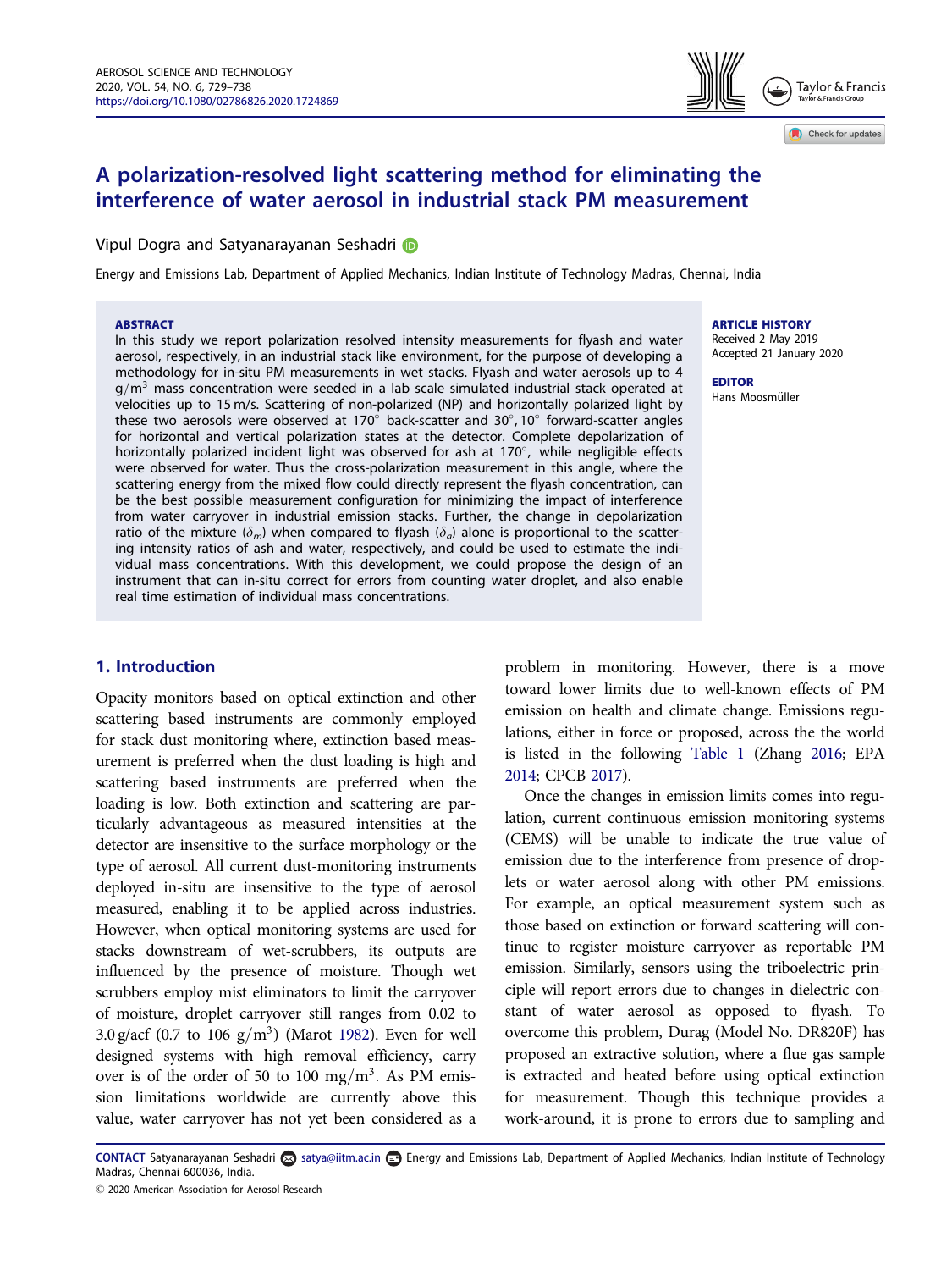dilution. Currently, there are no in-situ real-time measurement techniques that can measure the flyash concentration insensitive of water carryover. In-situ measurements are preferred due to lower cost of ownership of the system and avoidance of isokinetic sampling requirements as the later introduces errors in measurement, especially at stack velocities >15 m/s.

Light scattering offers a viable option to develop an in-situ dust monitor for wet stacks, provided it has the ability to be insensitive to the presence of carryover moisture. The focus of this study is to establish the difference in light scattering behavior between water and flyash aerosol, respectively, with the objective to develop an in-situ CEMS for wet stacks. Light scattering by aerosols are defined by the Mueller matrices and Stokes vectors (Bickel and Bailey 1985), where the Mueller matrix is used to completely specify the optical components of the system. The state of source or detected light is specified by Stokes vector,  $S = [I, Q, U, V]$ , where, I is the total intensity, Q is the difference between the horizontally and vertically polarized light intensity, U is the difference between  $+45^{\circ}$  and  $-45^{\circ}$  polarized intensities and V is for difference between left handed and right handed circularly polarized intensities. Light with wavelength  $\lambda$ , with characteristics as described by the incident Stokes vector, interacts with the unknown optical element being investigated known as the "scatterer." Scatterers, which could be dust, smoke, or any other particulate matter suspended in air or water, mixes the incident polarization state producing an azimuthal angle  $(\theta)$  dependent mixed final Stokes vector whose intensity is measured at the detector. Using Stokes parameter, the scattering process for monochromatic beam of light by a collection of arbitrary particles can be described by 4 x 4 scattering matrix (van de Hulst 1981). For uniformly randomly oriented particles having negligible opportunities for multiple scattering, the scattering matrix has the simple form as shown below:

$$
\begin{pmatrix}\nF_{11} & F_{12} & 0 & 0 \\
F_{12} & F_{22} & 0 & 0 \\
0 & 0 & F_{33} & F_{34} \\
0 & 0 & -F_{34} & F_{44}\n\end{pmatrix}
$$

If the particles are homogeneous and spherical in shape, the scattering matrix has only four independent elements as shown below:

$$
\begin{pmatrix}\nF_{11} & F_{12} & 0 & 0 \\
F_{12} & F_{11} & 0 & 0 \\
0 & 0 & F_{33} & F_{34} \\
0 & 0 & -F_{34} & F_{33}\n\end{pmatrix}
$$

The elements of the scattering matrix can be derived from the measured intensity, once the details

Table 1. Emission norms across the countries.

| Geography  | $SO_2$ , mg/m <sup>3</sup> | $NO2$ , mg/m <sup>3</sup> | PM, $mq/m^3$ |
|------------|----------------------------|---------------------------|--------------|
| Europe     | 200                        | 200                       | 20           |
| <b>USA</b> | 136                        | 95.3                      | 12.3         |
| China      | 35                         | 50                        | 10           |
| India      | 100                        | 100                       | 30           |

of incident and detected Stokes vectors are known, including the characteristics of the optical components used. Analysis of the elements of the scattering matrix further reveals the nature of the scatterer in response to incident light. Typically a detector is setup to measure the total intensity of light scattered from the illuminated sample. These intensity measurements are used to estimate the matrix elements as there exists specific relationship between the two. However, in most cases, the intensity values are directly used to study the behavior of the scatterer. Iannone et al. (2011), used the ratio of scattered intensities,  $I_{HH}/I_{VV}$ , called the polarization ratio, for studying the effect of polarized light on scattering by absorbing and non-absorbing particles. They had also defined the depolarization ratio as  $I_{HV}/I_{HH}$ . In these representations, the first and second subscripts denote the polarization planes of incident light and detected signals, respectively.

By using the matrix elements, Sassen and Liou (1979) studied the depolarization behavior of ice crystals and water droplets in a cloud chamber to identify the characteristics of scattering of spherical and irregular particles. Similarly, polarization ratio approach was used by Weinert et al. (2003) to distinguish between smoke aerosols from flaming and non-flaming sources. Another parameter called the sphericity index (SPX) was used to differentiate between spherical and non-spherical aerosol qualitatively by measuring the variation in scattering intensities across azimuthal angles in a purpose built chamber (Dick, Mcmurry, and Bottiger 1994; Sachweh, Dick, and McMurry 1995).

Extensive previous studies show that light scattering properties of the scatterer, such as depolarization, refractive indices, sphericity, etc., can be used to differentiate different aerosols. However, a comparison between flyash and water is not extensively dealt with. Muñoz et al. (2001) described the scattering matrix of ash aggregates in comparison with other compact particles such as clay. They found that the back scatter signals are strong, which may be attributed to the shape of the ash particles. Similarly, Kuik, Stammes, and Hovenier (1991) experimentally determined the elements of the scattering matrix for water to compare it with irregularly shaped particles such as  ${\rm SiO_2}.$ 

In order to apply these concepts to develop a product capable of measuring flyash in wet stacks, it is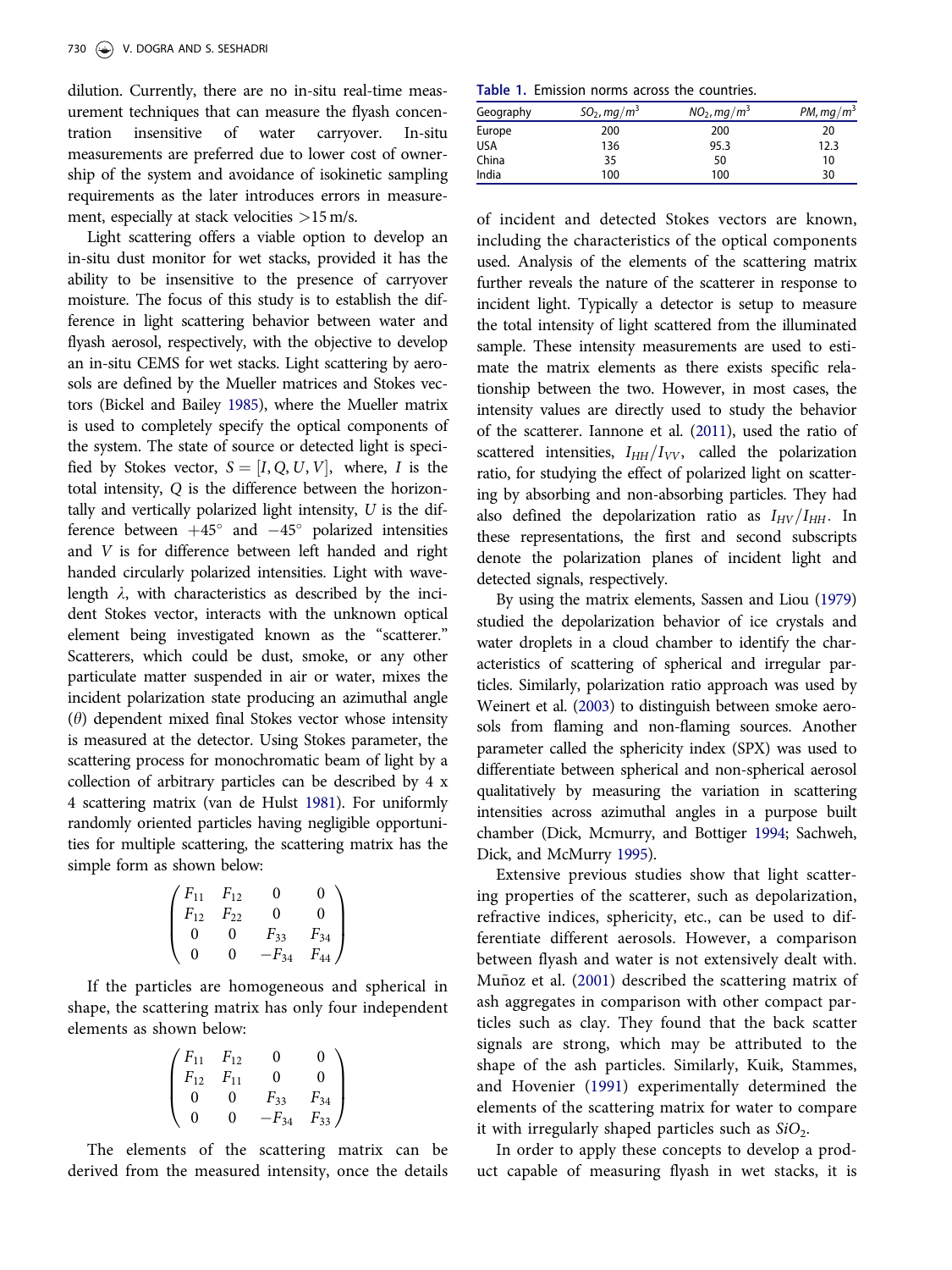

Figure 1. The experimental facility consisted of a stack and systems for optical measurement, gravimetric sampling, aerosol feeding and data acquisition, respectively. The stack (6 m high and 20 cm circular cross-section) is operated in once through mode, where the stack velocity and aerosol feed rate is varied to change the concentration of the aerosol.

necessary to explore the behavior of these aerosols in a stack like environment. In addition, the scattering intensity ratios (polarization and depolarization) need to be studied for flyash and water aerosol to identify suitable measurement regimes. In this study, the light scattering intensity ratios of flyash and water aerosol fed into a stack is evaluated for different azimuthal angles. These intensity ratios are then used to identify the depolarization behavior of flyash and water, which are then used to define a methodology for inversion of data from mixed flow measurements.

#### 2. Experimental methodology

Light scattering experiments were performed for determining the response of the flyash and water aerosol, respectively, at different azimuthal angles to polarized incident light, at flow and aerosol loading conditions similar to a typical industrial stack. Polarization states of incident light is measured with respect to the plane where scattering intensities of the aerosol is measured. In this study, a horizontal scattering plane is used and the subscripts "H" and "V," denote co-planar and orthogonal polarization planes respectively. Further, the double subscripts used here are "HH, HV, VH and VV" in which the first subscript denote polarization state of the source optics and the second subscript is for the detection side.

These experiments were performed in an experimental facility as shown in Figure 1, where in the measurement zone, identified by the rotating table and other optical components, 16 sight ports are

present for measurement of light scattering at various azimuthal angles and 2 sight ports for laser light to pass through. Further, the hot wire anemometer measurement port is present at about 8 diameters downstream of the honeycomb, particles injection point on the stack and 4 diameters upstream of the exhaust bend (USEPAMethod11, 1996). The isokinetic gravimetric sampling port is at the same vertical location as hot wire sampling, to ensure correct representation of aerosol concentration in the flow field. The sampling probe can traverse across the cross-section, up to the center-line of the stack through two slots which are at 90° to each other. Variable airflow with a maximum of up to 28  $m^3/min$  is attained by suction using a VFD (variable frequency drive) driven centrifugal blower operating from 25 Hz to 50 Hz. At the bottom of the stack, 8 slots were cut in the peripheral wall and wrapped with aluminum meshes to prevent large objects from entering. It also has an access port, which can be opened to collect and weigh the excess dust settled without being transported in the stack.

# *2.1. Systems for optical measurement: Light source and detector*

Green laser ( $\lambda = 532nm$ ) was used as light source and the scattered light signal was detected using photo multiplier tube (PMT, ANDOR Technology, Belfast [ACC-SR-ASM-0047]). The laser is rated at 555.2  $mW$ maximum rated power, with output power ranging from 60  $mW$  to 555.2  $mW$ . Measurements were made at approximately 350  $mW$ . The collimated light beam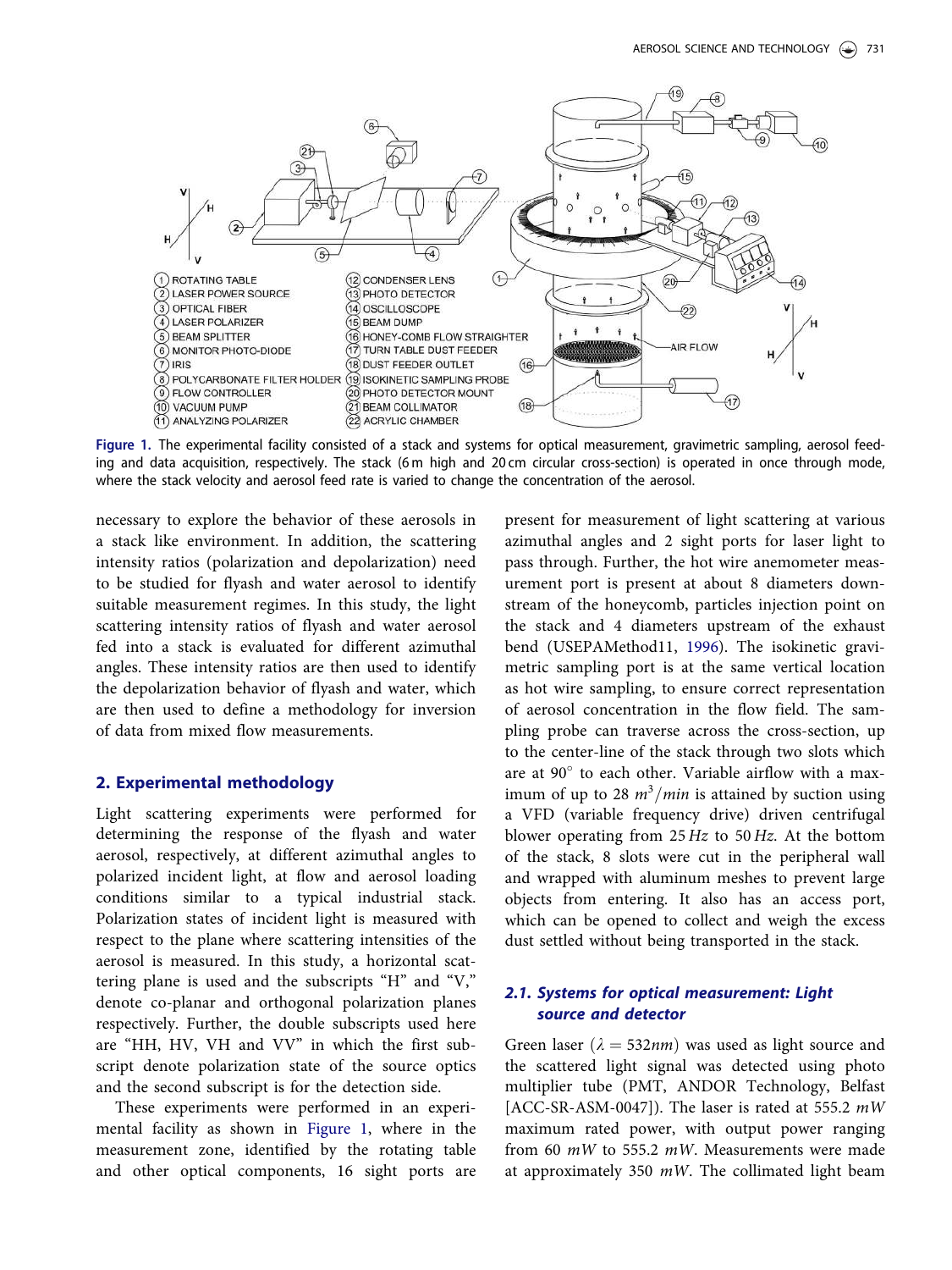

Figure 2. Turntable dust feeder with venturi aspirator. The diameter of the turntable is 30 cm with the groove size 10 mm wide and 1 mm deep in which dust was fed through gravity from the rotating dust reservoir, which was then picked up by the venture nozzle. The venture nozzle operated at a pressure of 3 barg to deliver approximate feed rate of 70 mg/min at 10 rpm. The sampled flyash as exampled flyash aerosol, where  $\frac{1}{2}$  Figure 3. SEM micrograph for sampled flyash aerosol, where

is sent through a 50 : 50 beam splitter and further polarized with reference to the scattering plane. One half of the beam passes through the measurement section and the other onto a monitor photo diode to provide baseline reference for laser power output. To reduce intensity variations, the beam going toward the test section had an iris with an aperture of diameter 0.5 mm. The current optical system includes 16 apertures for detection and 2 apertures for laser to pass through the aerosol medium and then to light trap. The scattered signal, after passing through a polarizer is collected by a condensing lens  $(f = 12 \text{ mm})$  and coupled to the PMT using an optical fiber. The detection optics described above can be rotated around the scattering chamber at discrete scattering angles. Most results reported in this study, involved measurement at  $10^{\circ}$ ,  $30^{\circ}$  forward scatter and  $170^{\circ}$  back scatter angles, which are also considered for polarization measurement.

#### *2.2. Data acquisition system*

Optical fiber, coupling the scattered signal to the PMT, was connected to Wave Runner 6100 A oscilloscope. The scattered signal from the particles was sampled at 1 MHz per channel and the amplitude was averaged over the duration of pulse (1 s) to reduce the effect of random noise. The experiments were conducted for 1 MHz, 10 MHz, and 25 MHz sampling rates and an acceptable signal to noise ratio (SNR) was obtained above 1 MHz sampling rate. Hence, 10 million data points were recorded for each experimental run and the PMT output was averaged over the entire signal pulse above the threshold (where the



particles are seen to be agglomerated and irregular in shape as compared to water droplet which is expected to be spherical.

threshold was defined as  $\mu + 3\sigma$  of the reference signal recorded with the flow but without the aerosol).

The beam size at the source was maintained to 0.5 mm diameter using an aperture. Factoring in 20% of beam size to be containing scattering information amounts to  $100 \mu m$  beam diameter. The velocity maintained in the stack was of the order of 10 m/sec which is equivalent to 10  $\mu$ m/ $\mu$ sec, thereby providing a 10 msec residence time for particles in the laser beam. To resolve the velocity, sampling rate should be the inverse of residence time. For one particle in the beam, it is 100 kHz. Ten particles can be accommodated in the beam, as the particle size is of the order of 10  $\mu$ m leading to a minimum required sampling rate of 1 MHz. However, there are more particles than geometrically considered here. Hence a minimum sampling rate of 1 MHz was considered, factoring in concentration and velocity effects. The measured signal was the average of total energy scattered by particles, which was then related to the concentration of particles in the scattering volume through isokinetic gravimetric sampling.

#### *2.3. Aerosol generation*

The water and flyash aerosols examined in this study were generated using a pressure jet nozzle driven using pressurized water tank and turn table dust feeder, respectively. The turntable of the dust feeder (see Figure 2) was driven using a variable frequency drive to deliver different feed rates. The target range of feed rate was 30 mg/min to 100 mg/min of flyash. Dust particles (see Figure 3) used in this study were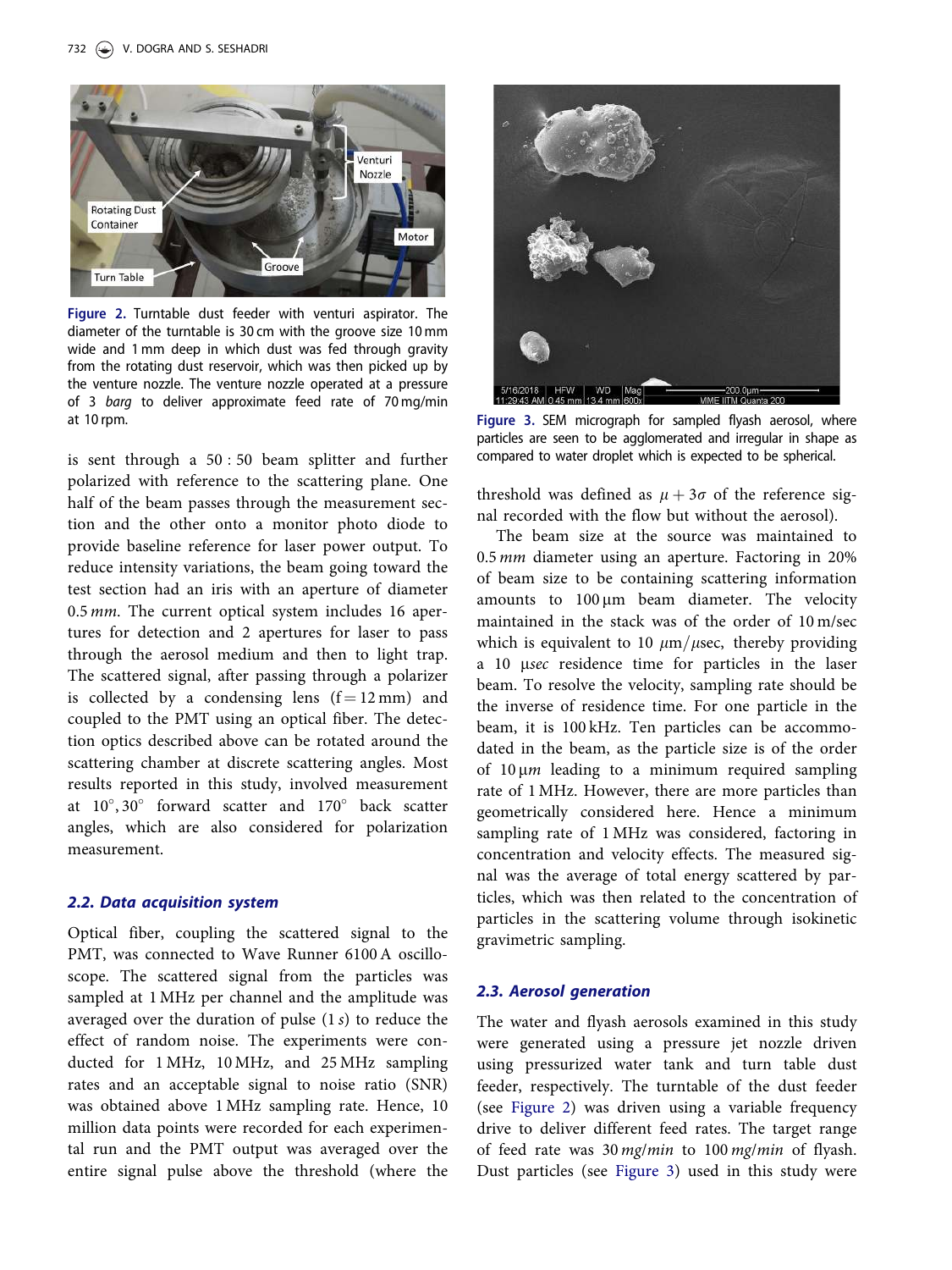

Figure 4. Velocity profile in the stack (turbulent regime ( $Re \simeq 10^5$ )). A constant temperature anemometer (DANTEC DYNAMICS-54T42, 55P11) was used to characterize the velocity profile in the stack where the center line velocity varied from 5-15 m/sec.

collected from the last stage of an electrostatic precipitator (ESP) from a thermal power plant. Water aerosols were generated using a Delavan WDA type hollow cone spray nozzle (30° spray angle), delivering 2.16 LPH, 4.32 LPH, and 6.15 LPH at 3, 5, and 10 barg, respectively.

### *2.4. Characterization of the stack*

The performance of the stack can be characterized in terms of its velocity profile and dust loading rate. Figure 4 shows the normalized velocity profile, where the flow across the stack cross-section is fairly uniformly distributed with a nearly flat-head velocity profile, indicative of fully developed turbulent flow.

Gravimetric iskokinetic sampling (on a glass fiber filter [pore size =  $1.2 \mu$ m]) method was used to measure flyash concentration. A sampling probe procured from Polltech Instruments pvt. Ltd. (Model PEM-SMS4) was inserted into this section to sample dust for concentration measurement and size distribution measurement to correlate with the light scattering data. Sample from the duct drawn using an iso-kinetic probe was coupled to a 47 mm filter holder, in which a glass fiber filter thimble was used to collect flyash from every experimental run. The filter outlet further connects to a flow meter and then to a vacuum pump to maintain iso-kinetic sampling conditions. Samples were collected for 5 min and the glass fiber filter was weighed before and after the sampling using OHAUS (EX225/AD) weighing machine with 0.01 mg resolution. The flyash concentration  $(mg/m^3)$  in the duct was obtained by combining the loading rate (mg/min) and the air flow rate  $(m^3/min)$  in the duct. The time averaged output of the dust feeder was maintained consistently and different levels up to 100 mg/min was obtained by varying the turn table RPM. A typical



Figure 5. Sampling flyash at different conditions. Turntable speed: 10 RPM, stack velocities:  $v_1 = 7.5$  m/sec,  $v_2 =$ 10 m/sec,  $v_3 = 13$  m/sec.  $L_2$  and  $L_3$  are the two sampling locations in port  $P_1$  as shown in the figure. The dotted line is the total amount of dust supplied to the wind tunnel from dust feeder (initial dust in reservoir - final dust in the reservoir collection from bottom of tunnel).

example is shown in Figure 5, where the stability of the dust feeder output is demonstrated for various stack velocities at 10 RPM, so that the variation in light scattering intensity measurement is not due to the changes in dust feeder output. The concentration in the tunnel could be either varied by changing the stack velocity or the RPM of the dust feeder (Figure 6).

#### 3 Results and discussion

# *3.1. Polarization studies*

The effect of polarization of incident light on the scattering medium can be evaluated from the detected intensities and from the elements of the scattering matrix. Various studies (Muñoz et al. 2001, 2010) have attempted to evaluate the elements of the scattering matrix for different particles such as clay, water, ice crystals, ash (from different sources), etc., to bring out the differences. A typical parameter used to differentiate is the ratio of diagonal elements  $F_{22}/F_{11}$  which represents the ability of scattering medium to depolarize a linearly polarized incident light. Ideally this ratio is one for spherical particles. Evaluation of the ratio requires determination of the scattering matrix elements.

#### 3.1.1. Evaluation of scattering matrix elements

The scattering signals received at the detector (detector intensities) could be used to evaluate the elements of the scattering matrix as per the procedure described in Bickel and Bailey (1985). The matrix element  $F_{11}$  can be identified with measured detector intensity  $(I_{NP})$  for non-polarized incident light and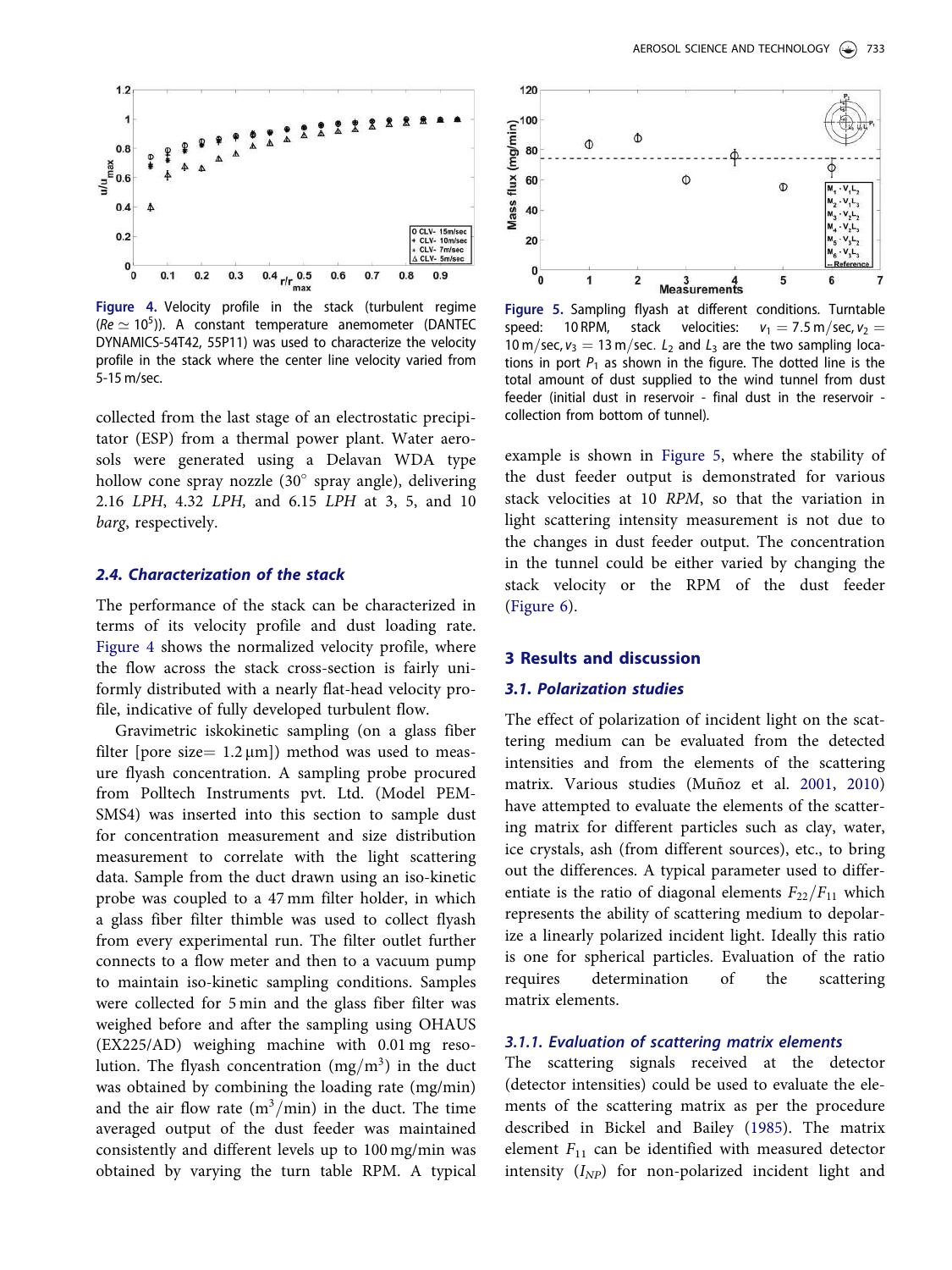detected in the same state. However, the effect of optical properties of the polarizer is not reflected in the  $I_{NP}$  measurements. Hence it would be ideal to evaluate the ratios using identical optical trains. The following procedure is used in this study, which has also been employed by Holland and Gagne (1970) in their study of scattering by polydisperse irregular aerosols.

$$
I_{HH} = F_{11} + F_{12} + F_{21} + F_{22}
$$
  
\n
$$
I_{HV} = F_{11} + F_{12} - F_{21} - F_{22}
$$
  
\n
$$
I_{VH} = F_{11} - F_{12} + F_{21} - F_{22}
$$
  
\n
$$
I_{VV} = F_{11} - F_{12} - F_{21} + F_{22}
$$
\n(1)

These set of algebraic equations can reduced to obtain  $F_{22}/F_{11}$  as shown below:

$$
\frac{F_{22}}{F_{11}} = \frac{(I_{HH} + I_{VV}) - (I_{HV} + I_{VH})}{(I_{HH} + I_{VV}) + (I_{HV} + I_{VH})}
$$
(2)

To ensure that the scaling up of experimental facility does not influence the physics, measurements from



Figure 6. Gravimetric sampling measurement at different feed rates: concentration (mg/m<sup>3</sup>) vs. flow rate at different feed rate (changed by changing the RPM of the dust feeder). The slope of the curve is constant implying that as the flow rate is increased the concentration of the dust in the tunnel decreases.

this study are compared with experimental studies such as those by Sassen and Liou (1979), who studied the angle dependent scattering behavior of water droplets and ice crystals (see Figures 7 and 8). The ratio  $\frac{F_{11}(\theta)}{F_{11}(10^{\circ})}$  is used to compare the angle dependant scattering behavior of spherical droplets. The ratio decreases as the measurement angle moves from forward to back scattering regime, which is expected based on Mie theory. Similarly,  $F_{22}/F_{11}$  could be used directly to compare and differentiate different aerosols.

Figure 9 compares the  $F_{22}/F_{11}$  ratio for flyash and water aerosol from this study with the results obtained for flyash and water aerosol from a test facility built specifically for evaluating the matrix elements by Muñoz et al.  $(2001, 2010)$  and Muñoz and Hovenier (2011). The results from this study agrees well with the water data from above cited literature, which indicates that the particles are following far field approximation, hence, single scattering. There are some deviations in ash, which could be attributed to changes in characteristic of ash (sphericity, refractive index) and the wavelength of the light sources. To reduce the probabilistic multiple scattering events, a controlled aperture at the source and detection optics was used during all the measurements in this study. Even, after accounting for these variations in experimental conditions, the trends in ash measurements are similar to those of Muñoz et al. (2001) which indicates that the depolarization phenomenon that is seen in case of flyash involves rotation of polarization of incident light through the internal and surface microphysical properties of the particles and is not generated by virtue of inter-particle scattering.

One of the main challenges with using the  $F_{22}/F_{11}$  is the assumption of negligible multiple scattering, which could be invalid at higher aerosol concentrations.



Figure 7. Schematic of the optical components configuration while at  $10^{\circ}$ , 30 $^{\circ}$  forward scatter angle, and 170 $^{\circ}$  back scatter angle. It shows position of the light source or laser and the detector used for scattered light measurement at different angles.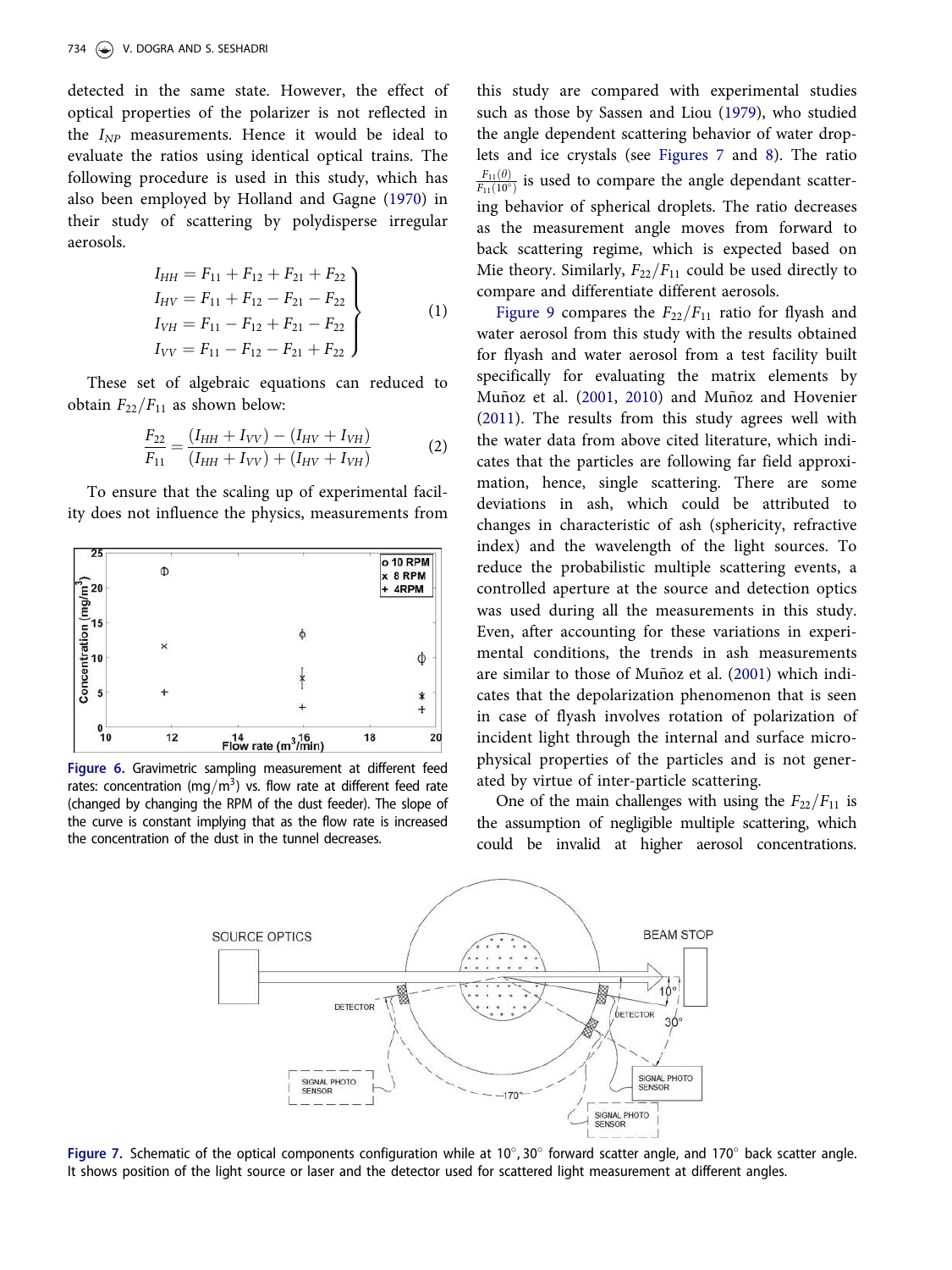

Figure 8. Normalized Phase function  $F_{11}$  derived from experiment for water droplets in comparison with Sassen and Liou (1979).

However, it can be seen from these studies that flyash, and in general irregular, poly disperse aerosols, deviate from spherical particle behavior, which is not unexpected as the ratio is unity only for perfectly spherical particles. Measuring at scattering angles where the nonideal behavior is amplified (such as in back scattering) could enable selective measurement of fly ash against water aerosol. However, evaluating the scattering matrix would need measurement of many intensities simultaneously, which may not be practical in design of a field instrument. Bickel and Bailey (1985) suggested the use of measured intensity ratio as an alternative to the ratios of matrix elements. Also, an observation of Equation (2) reveals that the source of this variation is the  $I_{HV} + I_{VH}$ term.  $F_{22}/F_{11}$  ratio can be unity for water aerosol only when  $I_{HV} + I_{VH}$  term is negligible in comparison to the first term in Equation (2). Hence a depolarization parameter based on intensity ratios  $(\delta)$  can defined as  $I_{HV}/I_{HH}$ , which can be used to identify the aerosol type (Sakai et al. 2010; Iannone et al. 2011).

# 3.1.2. Depolarization ratio from intensity measurements

Once the stack is calibrated for flow and the detector responses for non-polarized (NP) incident light is correlated with the dust and water aerosol loading rate, the next set of measurements focused on the detector response for horizontally polarized incident light. Response is measured for both horizontal and vertical polarization states at the detector. The depolarization ratio  $(\delta_p)$  is a suitable metric to distinguish between dust and water aerosol due to the fundamental difference in their scattering mechanisms. This ratio is only dependent on the scattering azimuthal angle and surface features of the aerosol. It is independent of particle size, as for particles much larger than the wavelength of incident light, only the surface features of aerosol affect the ratio (Nousiainen et al. 2012). Depolarization ratio is also useful to eliminate the



Figure 9. Variation of  $F_{22}/F_{11}$  with scattering angle for water droplets and flyash aerosol. Comparison with experimental data from Muñoz et al. (2001, 2010).



Figure 10. Polarization ratio for water and flyash aerosol ( $\delta=I_{HV}/I_{HH}$ ).

convolution terms that are common to both measurement conditions, especially when comparing different angles, thereby eliminating the need for correction factors for every angle of measurement (Heller and Witeczek 1970). From Figure 10, it can be seen that the depolarization ratio increases with increase in scattering angle  $\theta$ , as contributions from diffraction diminishes and those from internal scattering and surface reflection begin to dominate in the back scattering regime. It can also be noted that the for water, the depolarization is less than 10% while for ash, it is nearly 100% for all back scattering angles. In forward scattering, the ratios are nearly identical for both water and ash due to diffraction dominated scattering behavior, which is only determined by size of the aerosol. In side scattering, though the ratio appears to be unity, the signal strength is however very low for water as compared to the forward scattering. At the back-scattering angles, represented from 90° to 270°, ash retains a fairly consistent scattering intensity irrespective of polarization states. For water aerosol, the total scattering intensities are about an order of magnitude lower than ash despite similar loading rates. Typically, the scattering intensity data is expected to be symmetric about 180°. However, a finite viewing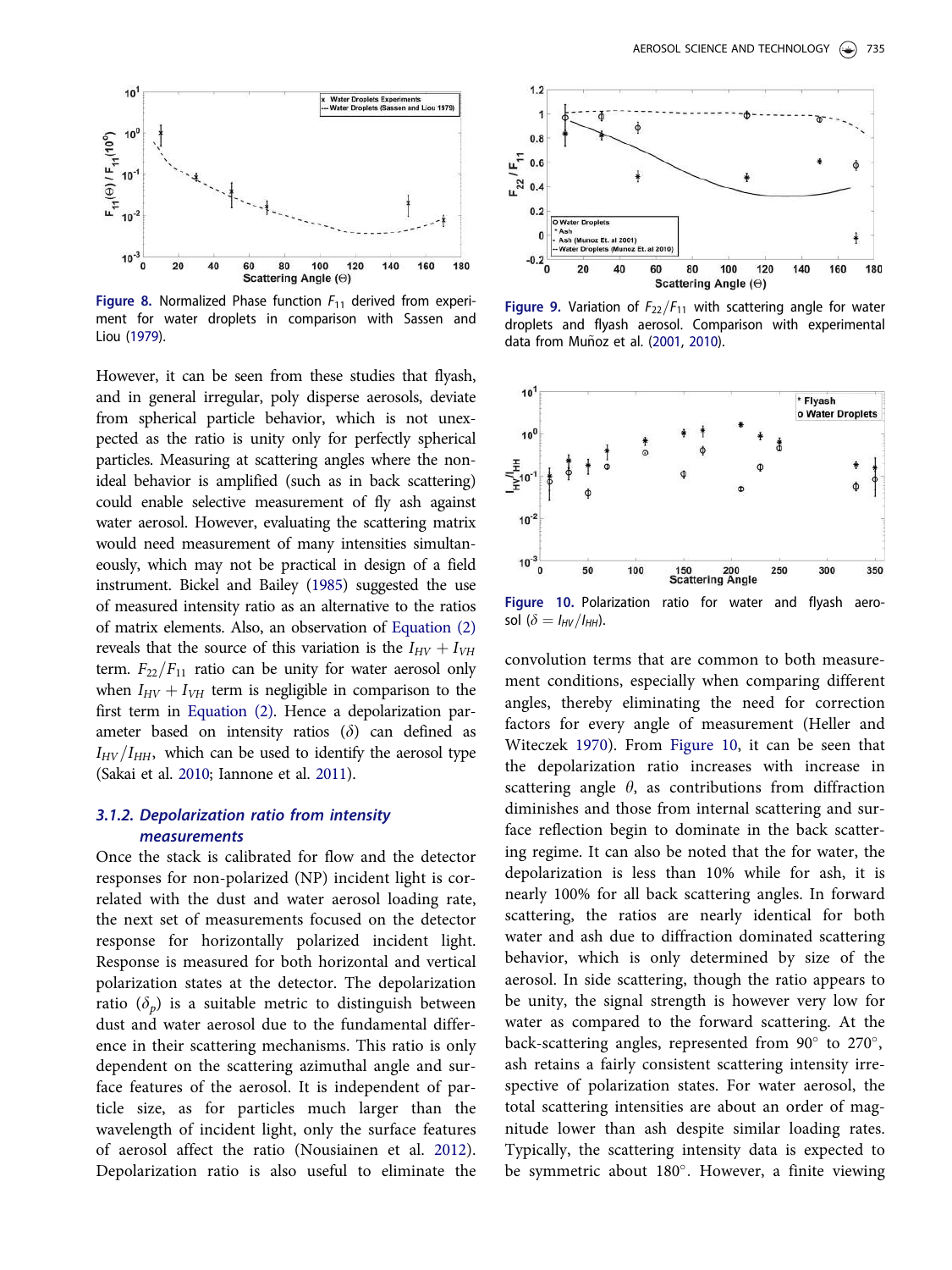angle coupled with high dust loading and the difficulty in locating a perfect mirror image about 180 during experimental measurements contribute to slight asymmetry in the data.

In forward scattering angles, both water and flyash aerosols exhibited higher signal intensities for copolarization (HH) and significantly lower intensities for cross polarization (HV) configurations. In addition, the scattering polar diagram is insensitive to shape and refractive index in forward scatter direction (Card and Jones 1991). However, back scattering intensities for ash particles were consistently higher as non spherical/irregular particles scatter more in backscatter direction than do spheres and it is essentially a function of orientation of the non-spherical particle. David et al. (2013) studied the polarization resolved exact light back-scattering in an ensemble of particles in air at  $(180^{\circ} \pm 0.2)$  for spherical water droplets and non spherical salt aerosol with UV light. They performed the measurements in a quiescent conditions to simulate atmospheric conditions and observed that the water aerosols maintains incident polarization and  $\delta$  is nearly zero. In this study, 170° is the smallest back-scatter angle measured as azimuthal angle variation is available in  $10^{\circ}$  increments in the test rig. In forward-scatter angles (10° and 30°), variation in  $\delta$ for both flyash and water is significant. However, this difference persists only for water in back-scatter (170°, 150°, 210°) angle. Back scattering at 150° and 210° could also be used for polarization resolved measurement as seen from Figure 10. But exact back scattering angle has been preferred in most studies in literature for polarization resolved measurements. This selective depolarization of light in the back-scatter angle could be used to distinguish water and flyash aerosol. This is also evaluated by Mishchenko, Travis, and Lacis (2002) and Nousiainen (2009), who reported that among all scattering directions, the exact back scattering direction is one of the most sensitive to the particles micro-physical properties. They had also observed that the roughness effects on degree of depolarization is more pronounced in the backward scattering regime as compared to forward scattering regimes and the effect is pronounced for larger sized particles.

From the perspective of instrument building, angles close to exact back-scattering is preferred due to convenience of packaging in a single transceiver package. Hence, 170° was selected for further analysis. Nevertheless, the discussions on methodology presented in following sections of the article would still apply to the other angles well. In this study we found that in back-scatter angles, the scattered intensity in the cross polarization (HV) configuration was about  $1/4$ th of the HH configuration for water aerosol, while for flyash particles  $\delta$  is nearly 1, as would be expected given the nature of the particles.

#### 3.1.3. Considerations in mixed flows

In industrial stacks with FGDs, large particles are removed using dust collection systems as they foul with the scrubbers used for desulphurization. Any ash particles that are likely to be encapsulated by the water droplets are eliminated by mist eliminators after the FGD unit. Hence, the carryover after the mist eliminator is likely to be droplets without any encapsulated particles and the flyash particles that are not eliminated at the dust collector or the scrubber. Thus, this external mixture can be considered to be a noninteracting mixture of spherical and non-spherical particles. Therefore, the total particle backscattering energy (of the mixture,  $E_m$ ) is represented by the sum of spherical  $(E_s)$  and non spherical  $(E_{ns})$  backscattering energy:

$$
E_m = E_{ns} + E_s \tag{3}
$$

When the polarization axis is parallel at the source and the detection optics, both  $E_s$  and  $E_{ns}$  contribute to the backscattering energy, while when they are orthogonal to each other only the non-spherical particles contribute to the backscattering (David et al. 2013).

$$
E_{m,\parallel} = E_{ns,\parallel} + E_{s,\parallel}
$$
  
\n
$$
E_{m,\perp} = E_{ns,\perp}
$$
\n(4)

From these considerations, it can be argued that data from measurement of each aerosols independently may be used for predicting the behavior of mixed flows. In a simulated industrial stack in the lab, one of the challenge is the scrubbing effect of water, which removes flyash, thereby making it difficult to compare with and without water injection. Cold flow conditions could also alter the behavior of mixture flow in the stack. Hence, in this study, the scattering energies are partitioned into contributions from spherical and non-spherical aerosols and each of them are studied independently.

#### *3.2. Application in stack monitoring*

Aerosol concentration in the stack was measured using iso-kinetic sampling and calibrated against scattering intensity measurements at various angles. The scattering intensity for flyash and water aerosol is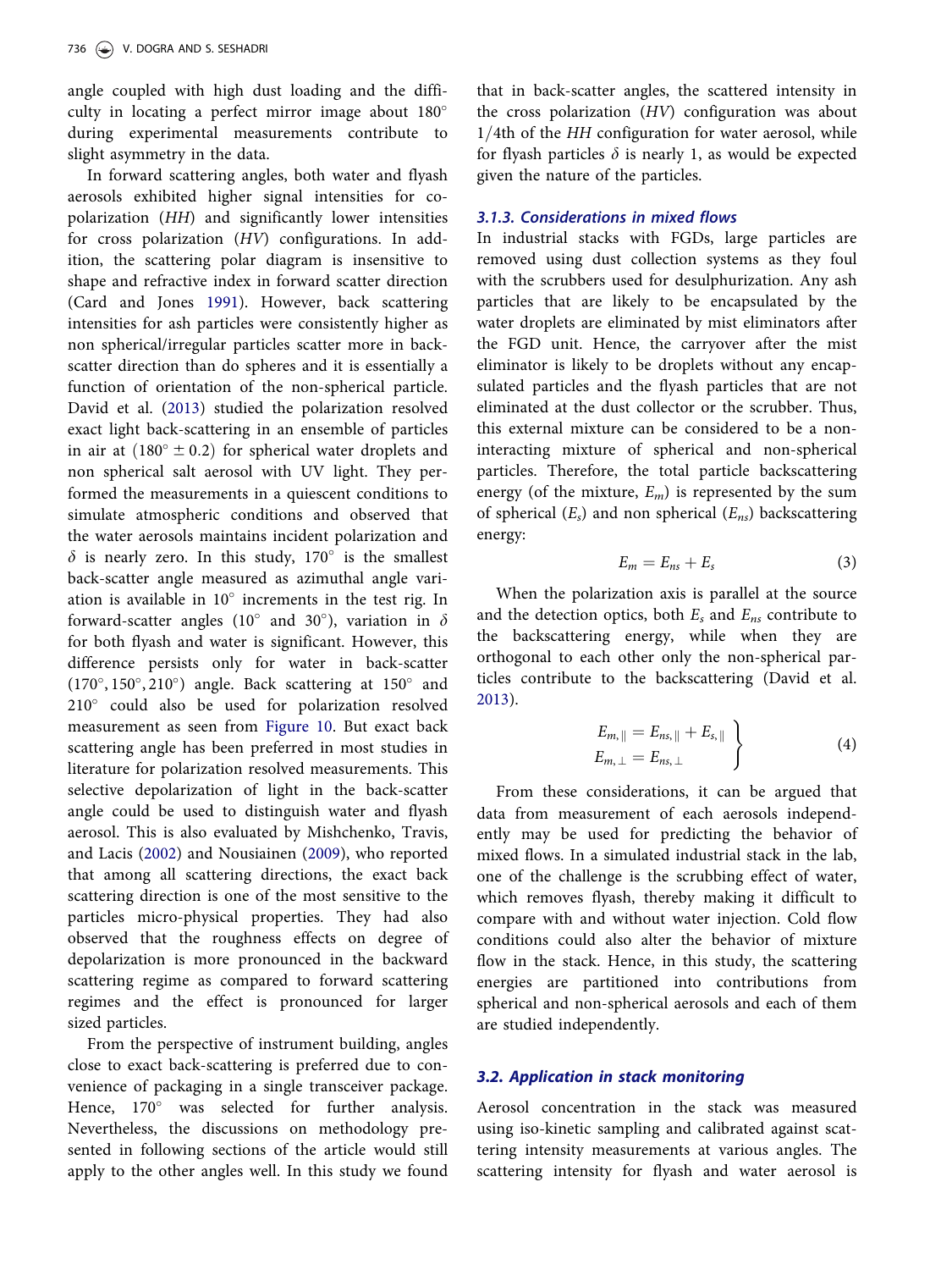shown to vary with concentration, scattering angle and also the polarization states of incident and detection optics. As per Equation (4), in mixed flows, the total scattered intensity of the mixture can be partitioned as follows, where the subscripts  $m,a,w$  stands for mixture, ash and water, respectively.

$$
I_{HH,m} = I_{HH,a} + I_{HH,w} \}
$$
  
\n
$$
I_{HV,m} = I_{HV,a}
$$
\n(5)

where the ratio  $(I_{HV,m}/I_{HH,m})$  can be represented as the mixture depolarization ratio ( $\delta_m$ ). Similarly  $\delta_a =$  $I_{HV, a}/I_{HH, a}$ . Thus the equation can be represented as

$$
\frac{1}{\delta_m} = \frac{1}{\delta_a} + \frac{1}{\delta_a} \frac{I_{HH,w}}{I_{HH,a}}
$$
(6)

$$
\frac{\delta_m}{\delta_a - \delta_m} = \frac{I_{HH,a}}{I_{HH,w}}
$$
(7)

The ratios of scattering intensities for water and flyash aerosol is plotted in Figure 11 for the backscattering angle of 170° against mass concentration ratio of the aerosols. For a given concentration of ash  $(m_a)$ , the intensity ratio decreases as the mass concentration of carryover water aerosol  $(m_w)$  increases. It is also observed that the intensity ratios between ash and water varies from 2 to 4 orders of magnitude in the crosspolarization measurement, validating the assumption that contribution from spherical aerosol is negligible in this measurement. Hence, the calibration graphs between  $I_{HV,a}$  vs.  $m_a$  can be used for directly obtaining the mass concentration of the flyash in stacks. Once the mass concentration of the ash is obtained, it can be used in Equation (7) for obtaining the mass concentration of water using the functional relationship between the concentration ratios and intensity ratios. In this study a logarithmic relationship was obtained and it can be substituted in to Equation (7) as shown below.

$$
\log_{10}\left(\frac{\delta_m}{\delta_a - \delta_m}\right) = a \frac{m_a}{m_w} + b \tag{8}
$$

In Equation (7), the intensity ratio is function the of mass concentration ratios,  $f\left(\frac{m_a}{m_w}\right)$ . As the concentration of water tends to become much larger than ash,  $\delta_m$  tends to zero and similarly, it tends to  $\delta_a$  as the ash fraction in the mixture dominates. In Equation (8),  $\delta_m$  is obtained from stack measurements  $(I_{HH, m}, I_{HV, m})$  of mixed flows and  $\delta_a$  is a known quantity, which depends on the type of aerosol (spherical and non-spherical) and the angle of measurement. The  $\delta_a$  for flyash used in this study is experimentally evaluated and presented in Figure 10. The functional form relating the intensity ratios to the mass concentration ratios are obtained from scattering intensity



Figure 11. Intensity ratio v/s. loading rate ratio (flyash: water droplets): this plot is from the laboratory stack measurements, demonstrating the use of intensity ratios to resolve mixture concentrations at  $170^\circ$  back scatter angle.

measurements for water and flyash aerosol separately. Thus the procedure outlined here can be used for obtaining the mass concentrations of both flyash and water aerosol simultaneously in wet stacks.

### 4. Conclusion

In this study, we have described a polarization resolved measurement technique to monitor PM emissions in wet industrial stacks. Depolarization of horizontally polarized incident light was observed and quantified for flyash and water aerosol for various azimuthal scattering angles. Complete depolarization was observed for flyash at the  $170^\circ$  back-scatter angle, while water droplets retained the incident state. The phase function  $(F_{11}(\theta)/F_{11}(10^{\circ}))$  and depolarization parameter  $(F_{22}/F_{11})$  was estimated from scattering matrix elements (evaluated from the measured intensities) was validated against previous studies performed in small scale and semi-quiescent test rigs to ensure that the light scattering behavior remained similar in the scaled up testing facility used in our studies.

Further, based on partitioning of scattering energies in the back scatter direction, a procedure for quantifying the mass concentrations of both water and fly ash aerosol has been evolved. While there are many depolarization studies with regards to atmospheric aerosol measurement, to our knowledge, this is the first study to present measurement of depolarization in an industrial stack, along with intensity calibration against concentration. The cross-polarization configuration identified here presents a method that is suitable for measuring flyash aerosol in the presence of moisture carryover, thereby providing an alternative to heated probe design, which is currently being used for wet stacks. It is possible to estimate the individual